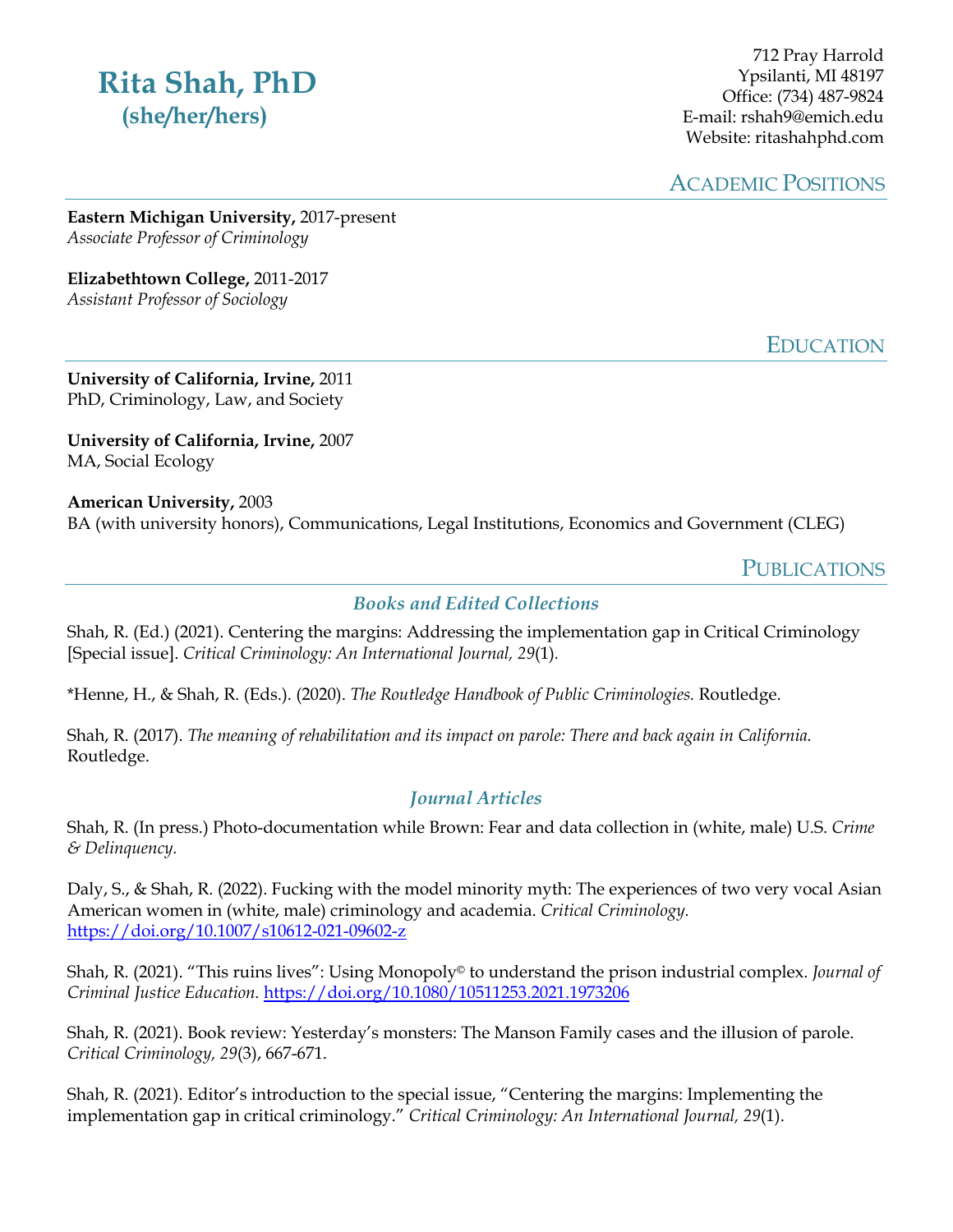Shah, R. (2020). Hidden in plain sight: Architectures of community corrections as public secret. *Probation Journal, 67*(2), 137-159.

Shah, R., & Kopko, K. C. (2016). Feminist pedagogy and the Socratic method: Partners in the classroom or a disaster waiting to happen? *Higher Education Studies, 6*(2). DOI: 10.5539/hes.v6n2p39

\*Henne, K. & Shah, R. (2015). Unveiling White logic in Criminological research: An intertextual analysis*. Contemporary Justice Review, 18*(2), 105-120.

†Speary, K., & Shah, R. (2015). "It's not illegal to be bizarre": Police decision-making process when coming in contact with persons with a mental illness. *Journal of Psychology and Behavioral Sciences, 24*(1), 22-32*.*

Shah, R. (2015). Expanding the community: An exploratory analysis of a parole office's location and its impact on parolees. *British Journal of Criminology, 55*(2), 321-340*.*

## *Book Chapters*

Shah, R., & Henne, K. (2020). Public criminology revisited: An invitation. In K. Henne and R. Shah (Eds.), *The Routledge handbook of public criminologies*. New York: Routledge.

Henne, K., & Shah, R. (2016). Feminist criminology and the visual. In M. Brown (Ed.), *Oxford Research Encyclopedia of Criminology and Criminal Justice.* Oxford University Press. doi: 10.1093/acrefore/9780190264079.013.56

## *Essays and Visual Publications*

Shah, R. (2021, June 29). Cultural inclusivity for whom?—WOC guest post. *The Professor is In.* https://theprofessorisin.com/2021/06/29/cultural-inclusivity-for-whom-woc-guest-post/

Shah, R. (2019, October 29). Academic PTSD—WOC guest post. *The Professor is In.* https://theprofessorisin.com/2019/10/29/academic-ptsd-woc-guest-post/

Shah, R. (2019). Mentoring, social justice, and the future of critical criminology. *The Critical Criminologist, 27*(1), p. 32-37.

## *Editorials and Commentaries*

Shah, R. (2019, January 8). Without representation: Prison-based gerrymandering and felony disenfranchisement. *National Center for Institutional Diversity.* Available at: https://medium.com/nationalcenter-for-institutional-diversity/without-representation-prison-based-gerrymandering-and-felonydisenfranchisement-375bc0366434

Hayes, H. A., Hlavacik, M., Shah, R., Steudeman, M., and Terry, A. (2018, November 6). Citizen Critics live: Midterms 2018. *Citizen Critics.* Available at: https://citizencritics.org/2018/11/citizen-critics-livemidterms-2018/

Hayes, H. A., Hlavacik, M., Shah, R., Skinnell, R., and Steudeman, M. (2018, November 4). Critics chat: Democratic identity and the 2018 midterms. *Citizen Critics.* Available at: https://citizencritics.org/2018/11/critics-chat-democratic-identity-and-the-2018-midterms/

\*Newton, R., and Shah, R. (2018, August 8). Insider baseball: Sessions, the Bible, and approaches to law.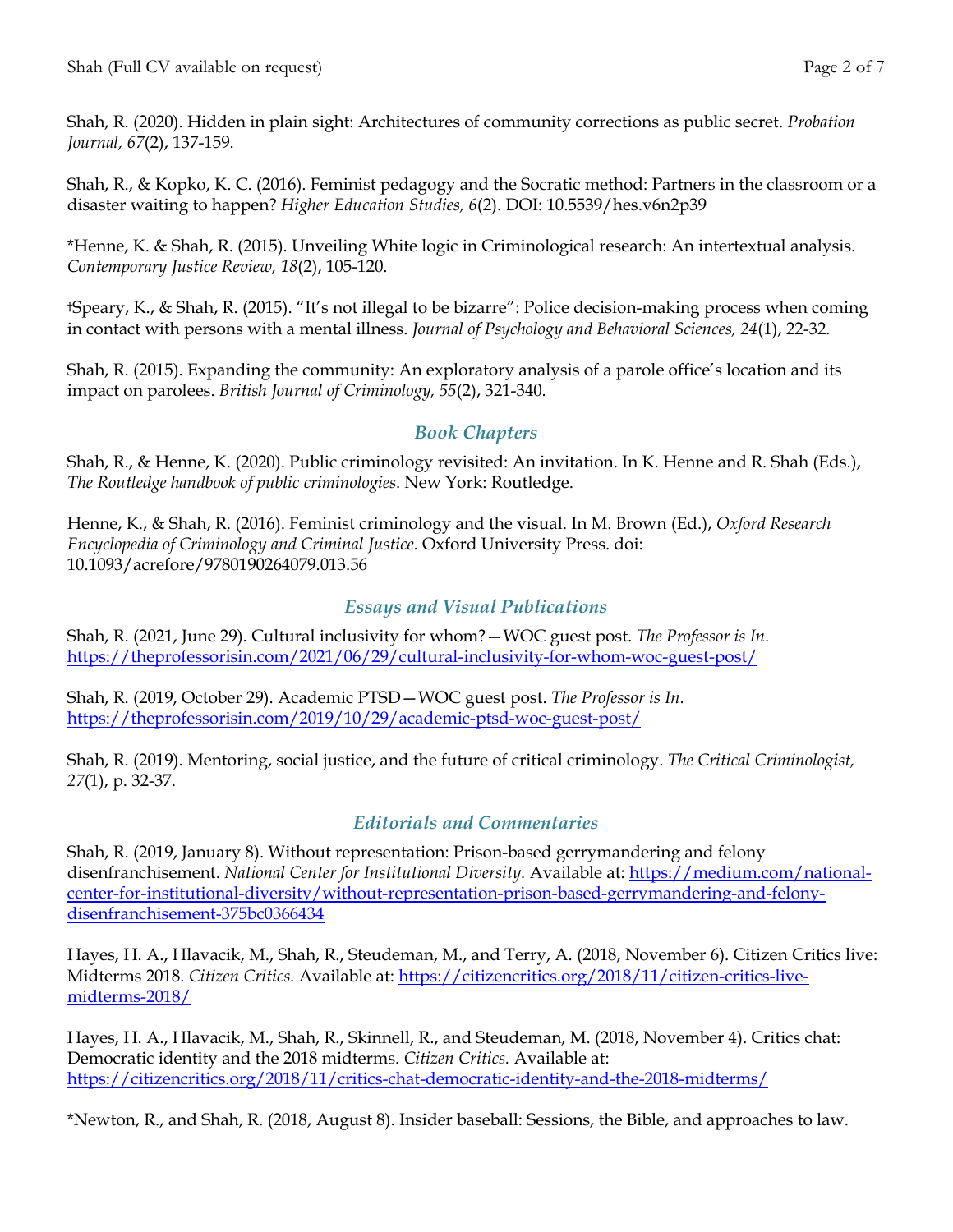*National Center for Institutional Diversity.* Available at: https://medium.com/national-center-forinstitutional-diversity/insider-baseball-sessions-the-bible-and-approaches-to-the-law-e70739d0fb20

Shah, R. (2017, March 2). Executive branch signals return to tough on crime policies. *Citizen Critics*. Available at: https://citizencritics.org/2017/03/executive-branch-signals-return-to-tough-on-crimepolicies/

## *Published Interviews and Media Appearances*

Academic Aunties. (2021, November 3). *Hierarchies of s\*\*t* [Podcast]*.* https://www.academicaunties.com/2021/11/03/hierarchies-of-st/

Great Lakes Beacon. (2021, August 7). *Drawing the line: Inside the fight to end prison gerrymandering* [Video]. Youtube. https://www.youtube.com/watch?v=NhGWjeDJNp0

Probation Journal. (2021, May 27). *Probation podcast number 5: "Hidden in plain sight: Architectures of community corrections as public secret."* Available at: https://journals.sagepub.com/pbassets/cmscontent/PRB/PJ%20Best%20Paper%20Prize%202020%20Rita%20Shah-1621857720.mp3

Miller, J. (2021, May 24). The endless trap of American parole: How can anyone rebuild their lives when they keep getting sent back to jail for the pettiest of reasons? *The Washington Post.* https://www.washingtonpost.com/magazine/2021/05/24/moral-outrage-american-parole/

Hayes, H. A. (2019, January 10). Rehabilitation and corrections in the era of mass incarceration. *Citizen Critics.* Available at: https://citizencritics.org/2019/01/rehabilitation-and-corrections-in-the-era-of-massincarceration/

\* Denotes 50/50 authorship

† Denotes publication with students

## GRANTS, FELLOWSHIPS, AND AWARDS

## *Grants and Fellowships*

Sabbatical, Eastern Michigan University, 2023 Fulbright Scholarship, hosted by Australia National University, 2023 Summer Research/Creative Activity Award, Eastern Michigan University, 2022 Faculty Research/Creative Activity Fellowship, Eastern Michigan University, 2020- 2021 Provost's Research Support Award, Eastern Michigan University, 2018- 2019 Faculty Research/Creative Activity Fellowship, Eastern Michigan University, 2018 Summer Research/Creative Activity Award, Eastern Michigan University, 2018

## *Awards and Recognitions*

*Probation Journal* Best Paper Award 2020 for "Hidden in plain sight: Architectures of community corrections as public secret"

Ronald W. Collins Distinguished Faculty Awards Teaching I (Nominated), Eastern Michigan University, 2019

Teaching Award, American Society of Criminology's Division on Critical Criminology and Social Justice, 2018

Praxis Award, American Society of Criminology's Division on Critical Criminology, 2016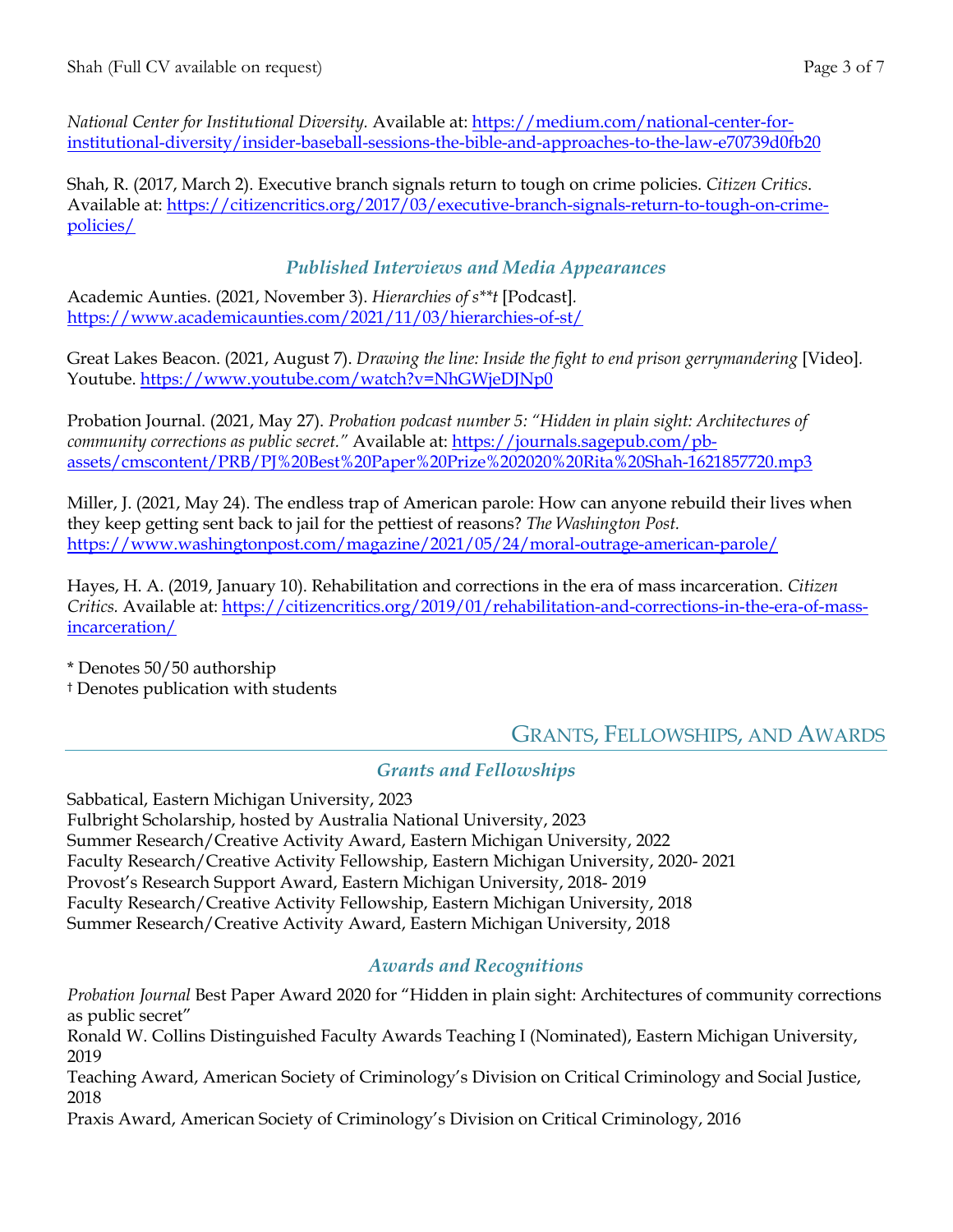## CONFERENCE AND WEBINAR ORGANIZATION

#### **Webinars**

Anti-Asian Violence and Hate Crimes, ASC Division of Victimology, 2021, co-organizer and co-moderator The Future of Criminal Justice Education Webinar, EMU SMART, 2021, co-organizer and moderator

#### **American Society of Criminology**

Public Criminologies I: Challenges, Tensions, and Dilemmas, Co-Organizer, November 2019 Public Criminologies II: Engagement, Ethics, and Critique, Co-Organizer November 2019 Hidden in Plain Sight: Criminological Apparatuses as Public Secrets, Co-Organizer, November 2018

#### **Centering the Margins: A Critical Criminology Conference**

Chair, 2018-2019 Juggling Scholarship, Activism, and University Expectations, Co-organizer and Co-leader, April 2019 Pathways to the Future, Session Leader, April 2019

## PRESENTATIONS

#### *Conference Papers*

Johnson, A., Koolage, W. J., Shah, R., & Deacons, C. (2021). *Integrating high impact practices into a signature learning arc.* Paper presented at Great Lakes Regional Student Success Conference, Virtual, February 23-26.

Johnson, A., Koolage, W. J., Shah, R., & Deacons, C. (2021). *Engaging our local campuses and community through integrating high impact practices into a signature learning arc.* Paper presented at the AAC&U Conference on Gender Education, Pedagogy, and Assessment, Virtual, February 11-13.

Shah, R. (2019). *Opening remarks.* Talk presented at Centering the Margins: Addressing the Implementation Gap in Critical Criminology Conference, Ypsilanti, MI, April 12-13.

Shah, R. (2019). *Architectures of community corrections: Public secret or secret from the public?*. Paper presented at the Eastern Michigan University Place/Performance/Identity Symposium, Ypsilanti, MI, January 25-26.

Shah, R. (2018). *Hidden in plain sight: Architectures of community corrections.* Paper presented at the American Society of Criminology Annual Conference, Atlanta, GA, November 14-17.

Shah, R. (2017). *Author meets critics: The meaning of rehabilitation and its impact on parole: There and back again in California.* Discussant at the American Society of Criminology Annual Conference, Philadelphia, PA, May 15-18.

Shah, R. (2017). *Critical teaching: Moving criminology "toward justice."* Panel discussant at the American Society of Criminology Annual Conference, Philadelphia, PA, May 15-18.

Henne, K., and Shah, R. (2017). *Bringing together feminist and visual criminology to (re)imagine invisible injuries.* Paper presented at the American Society of Criminology Annual Conference, Philadelphia, PA, November 15-18.

Shah, R., and Henne, K. (2017). *Can there be a feminist visual criminology? Representational politics, injury, and victimhood*. Paper presented at the Critical Criminology/Representing Justice Conference, Ottawa, ONT, May 4-5.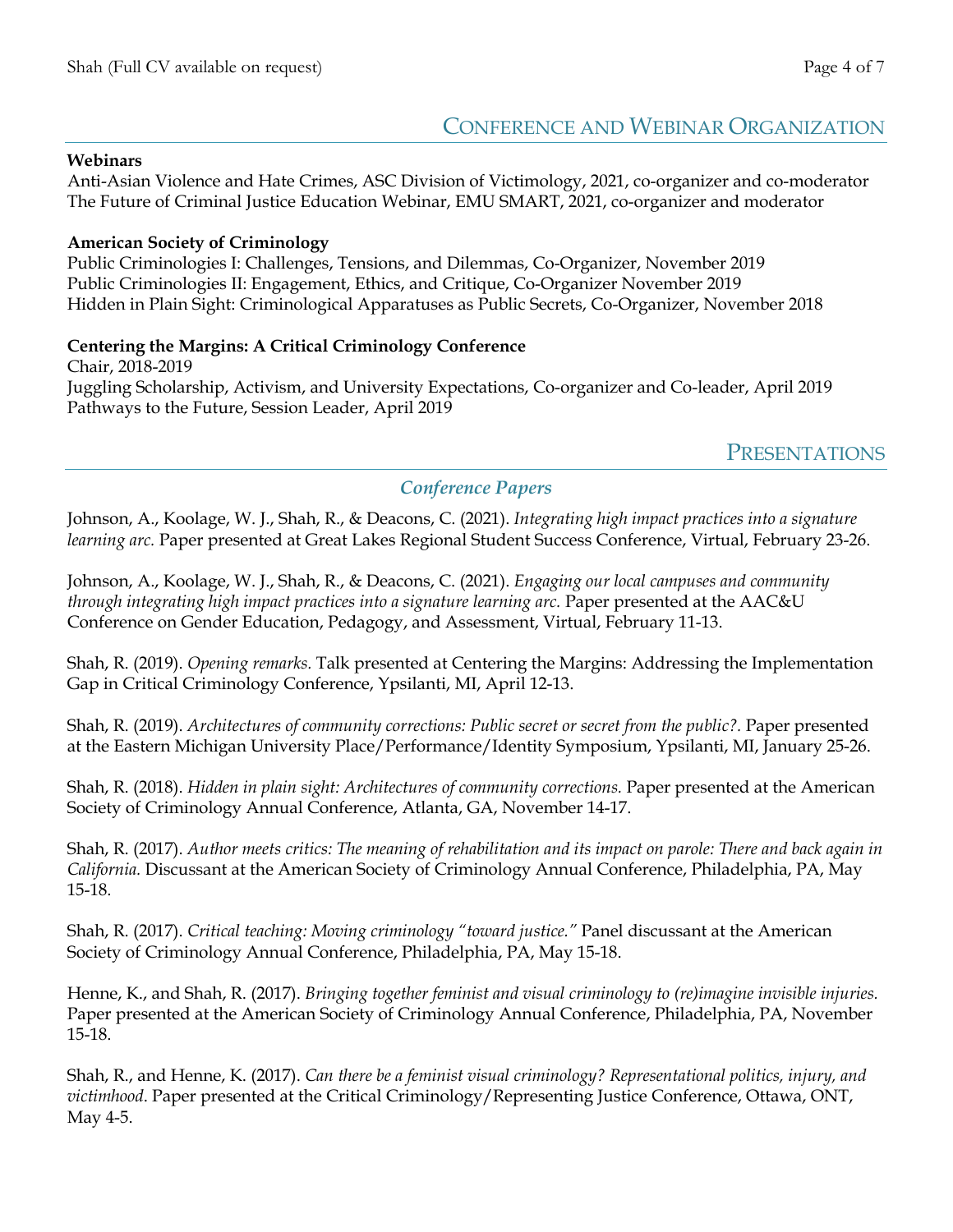Shah, R. (2017). *Wither the withering of criminal justice? Reforming a discipline*. Paper presented at the Critical Intersections of Crime and Social Justice Conference, Old Dominion University, Norfolk, VA, April 7-8.

## *Invited Talks*

*Drawing the line: Insight the fight to end prison gerrymandering* Film Screening and Roundtable Discussion. Invited panelist for EMU SMART, 2022

Credit for invisible emotional labor: Preventing burnout among marginalized faculty, Invited discussant for the Virtual Forum on Anti-Racism & Intersectionality in Feminist Criminology (& Academia), 2021.

How can we understand the social effects of COVID-19 in local and global contexts?, Invited discussant for the Department of Sociology, Anthropology, and Criminology, Eastern Michigan University, 2020

Socio-legal approaches to intersectionality Workshop, Invited discussant for the Law and Society Emerging Research (LaSER) Lab, University of Waterloo, 2018

PROFESSIONAL EXPERIENCE

## *Administrative Experience*

Chair, First Year Experience Planning Committee, 2020-2022

## *Editorial Positions*

Editorial Board Member, *SPARK,* October 2021-September 2023 Special Issue Editor, *Critical Criminology: An International Journal,* volume 29, issue 1 Editorial Board Member, *Critical Criminology: An International Journal,* 2020-present Editorial Board Member, *Visual Methodologies,* 2015-present Editor, Criminal Justice Desk, *Citizen Critics*, 2017-2020, citizencritics.org

## *Specialized Training*

Culturally Responsive Teaching Dialogue, Eastern Michigan University, 2021 Trauma Informed First Responder Training, Eastern Michigan University, 2020 Visionary Leadership Workshop, Division on Women and Crime, American Society of Criminology, 2018 Writing Across the Curriculum, Eastern Michigan University, 2018 New Faculty Learning Community, Eastern Michigan University, 2017-2018 International Visual Methods Seminar, University of Antwerp, 2015

RESEARCH SUPERVISION

#### *Supervisor*

Jacklyn Staffeld, McNair Scholar, Eastern Michigan University, 2020-2021 Kasyera Kowalczyk, MA in Sociology, Eastern Michigan University, 2019-2021 Candice Tudor, MA in Criminology & Criminal Justice, Eastern Michigan University, 2019-2021 Chanice Canady, Eastern Michigan University, MA in Criminology and Criminal Justice, 2018-2020 Tara Lapham, MA in Criminology and Criminal Justice, Eastern Michigan University, 2017-2018 Katelyn Gebbia, College Honor's, Elizabethtown College, 2016-2017 Emily Soltys, Honor's in Sociology/Anthropology, Elizabethtown College, 2016-2017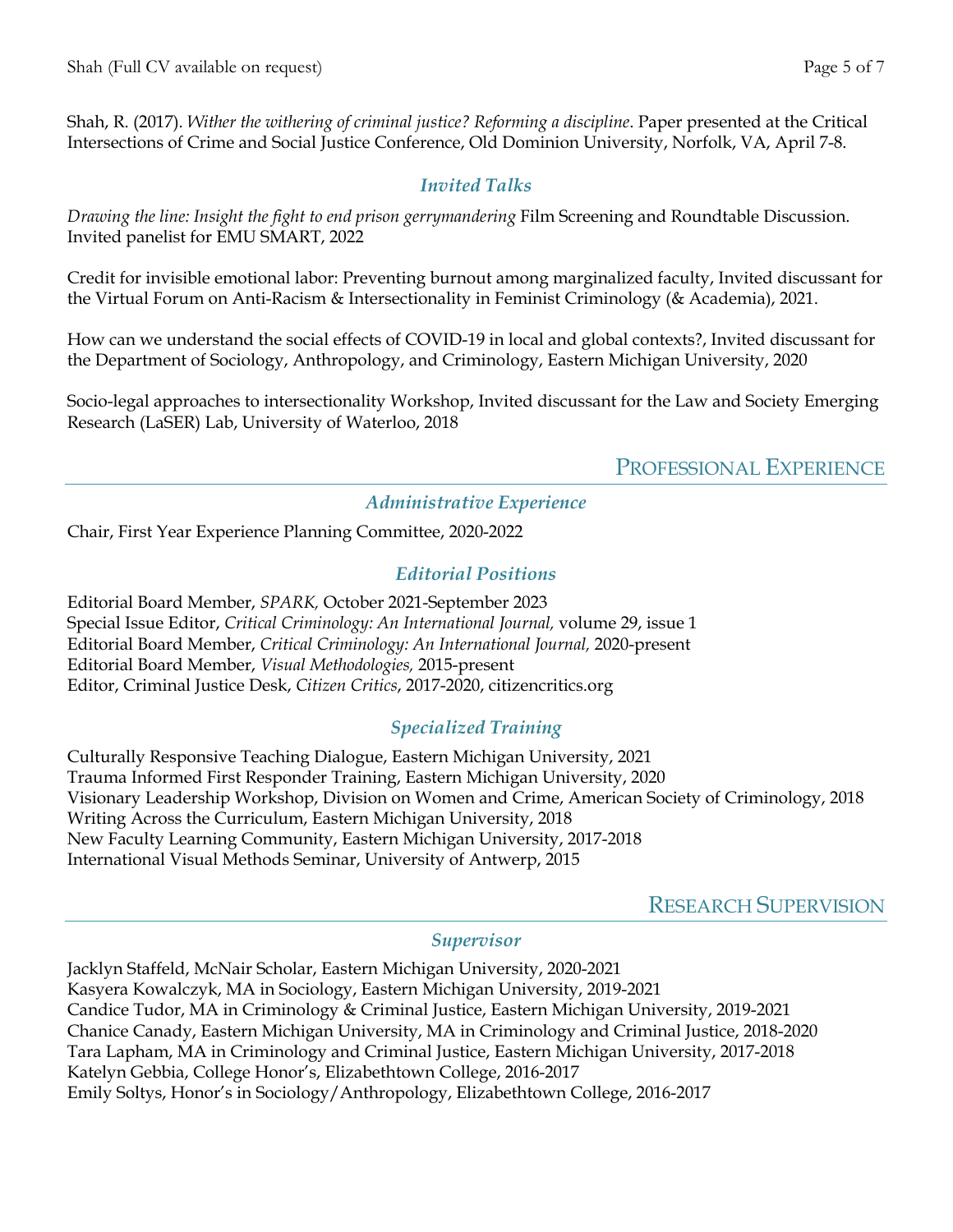## *Committee Member*

Sean Blackwell, PhD in Criminology, University of Leicester, 2021-present Heather Mooney, Doctor of Philosophy in Sociology, Wayne State University, 2017-present Morgen Barroso, Master of Arts in Philosophy, Eastern Michigan University, 2018-2019

## *Other Supervision*

Jaymes Dempsey, Undergraduate Research Symposium (co-mentor with Dr. Kimberly Barrett), Eastern Michigan University, 2018 Matthew Kuraska, Elizabethtown College, Submission for *Sowing the Seed*: https://sowingtheseed.org/2016/10/10/the-stereotype-of-criminal-blackness/

## COURSES TAUGHT

| <b>Community Corrections</b>                     | Law and Social Change                              |
|--------------------------------------------------|----------------------------------------------------|
| Consequences of Incarceration                    | Qualitative Analysis (Graduate)                    |
| Crime and Justice                                | Race, Class, and Gender in the CJ System           |
| Media, Crime, and Justice (Graduate)             | Social Justice                                     |
| Crime, Society, and Interpretation               | Sociology of Crime and its Corrections (Graduate)  |
| Criminology                                      | <b>Teaching Assistant Professional Development</b> |
| Gender and the Law                               | Program (TAPDP)                                    |
| Joss Whedon: Friend or Foe? (First Year Seminar) | Theories of Criminal Behavior (Graduate)           |
| Law and Literature                               | The U.S. Criminal Justice System                   |

**SERVICE** 

#### *Professional*

Book reviewer for Rowan and Littlefield; Routledge Press

Ad Hoc Reviewer for *American Journal of Criminal Justice; Crime & Delinquency; Crime, Media, and Culture; Critical Criminology; Current Sociology; International Journal of Comparative and Applied Criminal Justice; International Journal of Offender Therapy and Comparative Criminology; Justice Quarterly; Law & Social Inquiry; Oxford Encyclopedia of Crime, Media, and Popular Culture; Social Justice; Sociology Compass; Theoretical Criminology*

Kathleen S. Lowney Mentoring Award Committee, Rotating Member, Society for the Study of Social Problems, 2018-present Racial/Ethnic Minority Graduate Fellowship Committee, Rotating Member, Society for the Study of Social Problems, 2012-present Ad-Hoc Committee on ASC Meeting Quality, Member, American Society of Criminology, 2019-2020

## *University/College*

Writing Across the Curriculum, presenter and reading group leader on UnGrading, 2022 Faculty Senate Committee on Intersectionality, AntiRacism, and Equity (CAIRE), Elected Member, Eastern Michigan University, 2021-present Signature Learning Arc Committee, Member, Eastern Michigan University, 2020-present Southeast Michigan Criminal Justice Policy Research Project, Executive Board Member, 2020-present CAS Diversity and Inclusion Committee, Co-Chair, 2019-2020; Alternate, 2018-2019